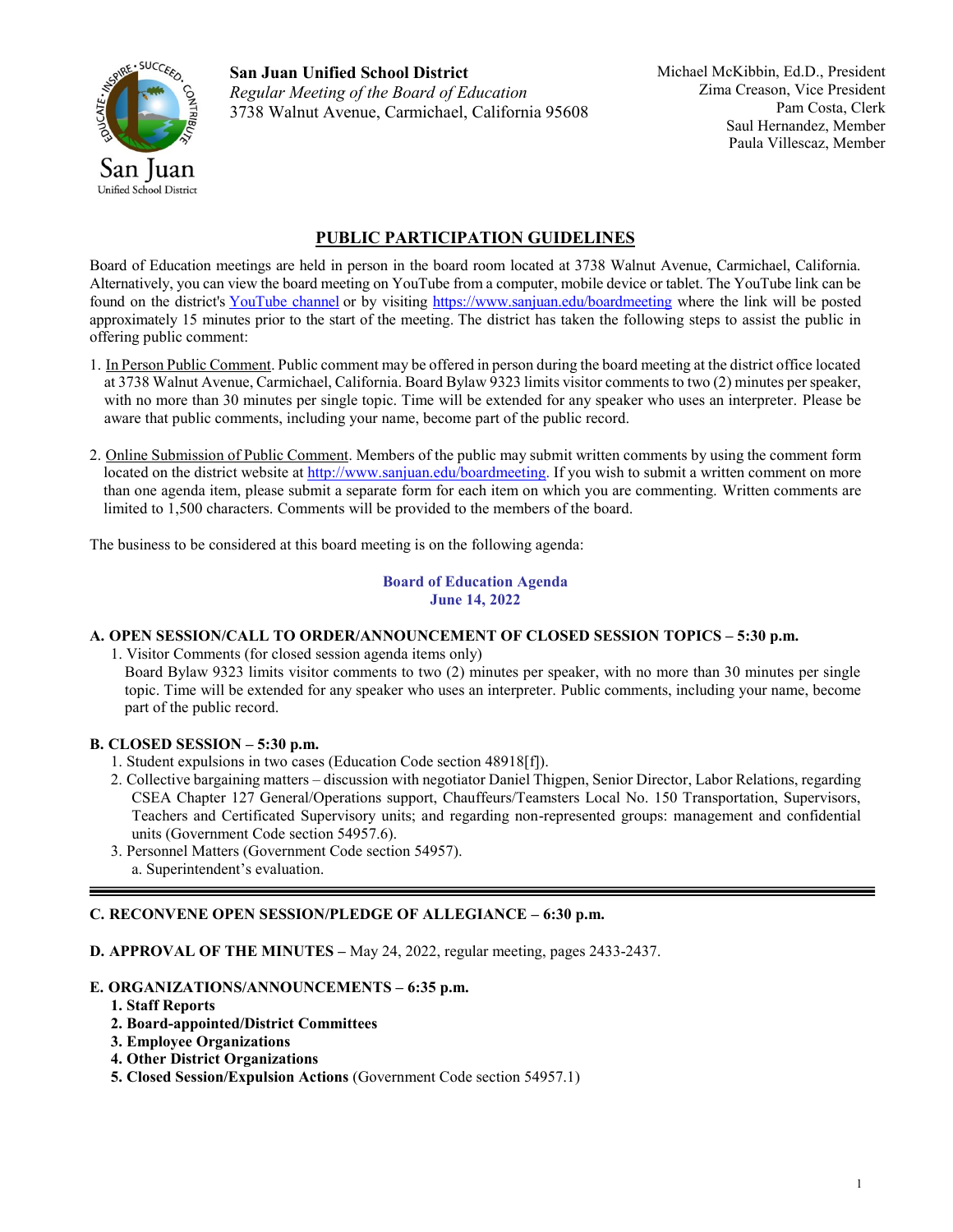#### **F. VISITOR COMMENTS – 6:40 p.m.**

Board Bylaw 9323 limits visitor comments to two (2) minutes per speaker, with no more than 30 minutes per single topic. Time will be extended for any speaker who uses an interpreter. Public comments, including your name, become part of the public record.

#### **G. CONSENT CALENDAR – G-1/G-13** – **7:10 p.m.**

Action: The administration recommends that the consent calendar, G-1 through G-13, regarding regular business items, be approved. Any item may be removed for further discussion and separate action following consideration of remaining agenda items.

- 1. \*Personnel appointments, leaves of absence, separations and job description/salary range change.
- 2. \*Purchasing Report purchase orders and service agreements, change orders, construction and public works bids and zero dollar contract.
- 3. \*Business/Financial Report notices of completion and warrants and payroll.
- 4. Acceptance of the following gifts: *(# = donor's estimate)* **Bella Vista High School:** from Senior Class of 2022 – for outdoor tent: \$650; from Bella Vista Track Club – for tripod: \$752. **Skycrest Elementary School:** from Walmart: \$2,000. **Thomas Edison Language Institute:** from Sarah Avedschmidt – for microscope: \$2,500(#).
- 5. \*Approval of the Expanded Learning Opportunities Program (ELO-P) Plan. (Discussed: 05/24/2022)
- 6. \*Approval of California Interscholastic Federation (CIF) superintendent's designation of athletic league representatives for the 2022-2023 school year.
- 7. \*Approval of the 2022-2023 Special Education Local Plan sections A, D and E.
- 8. \*Approval of Memorandums of Understanding between SJUSD and the following charter schools: (a) San Juan Choices Charter School; (b) Golden Valley Charter School (River School); (c) Golden Valley Charter School (Orchard School) effective July 1, 2022–June 30, 2025; and (d) Options for Youth – San Juan effective July 1, 2022– June 30, 2026.
- 9. \*Approval of the California State Preschool Program (CSPP) and Children's Center (CCTR) Program, Program Self-Evaluation for the 2021-2022 school year.
- 10. \*Approval of the 2022 high school scholarship award for El Camino Fundamental High School.
- 11. \*Approval of the fourth amendment to the facility lease agreement for United Cerebral Palsy of Sacramento and Northern California at 4640 Orange Grove Avenue, Sacramento, California 95841.
- 12. \*Adoption of Resolution No. 4024 approving the second amendment to the lease agreement for the Earl LeGette Elementary School modernization project no. 127-9495-P1 and new construction project no. 127-9512-P1 between SJUSD and Flint Builders Inc.
- 13. \*Certification that the May 24, 2022, absence of board member Pam Costa occurred due to illness, pursuant to Education Code 35120(c) and Board Bylaw 9250.

\*Material provided.

#### **H. CONSENT CALENDAR (continued, if necessary)**

Discussion and action on the items removed from the consent calendar.

#### **I. BUSINESS ITEMS**

**1. Public Hearing: Local Control and Accountability Plan – 7:15 p.m.** (Bassanelli) Material provided.

Public Hearing/Discussion: regarding the district's Local Control and Accountability Plan. Action anticipated: 06/28/2022.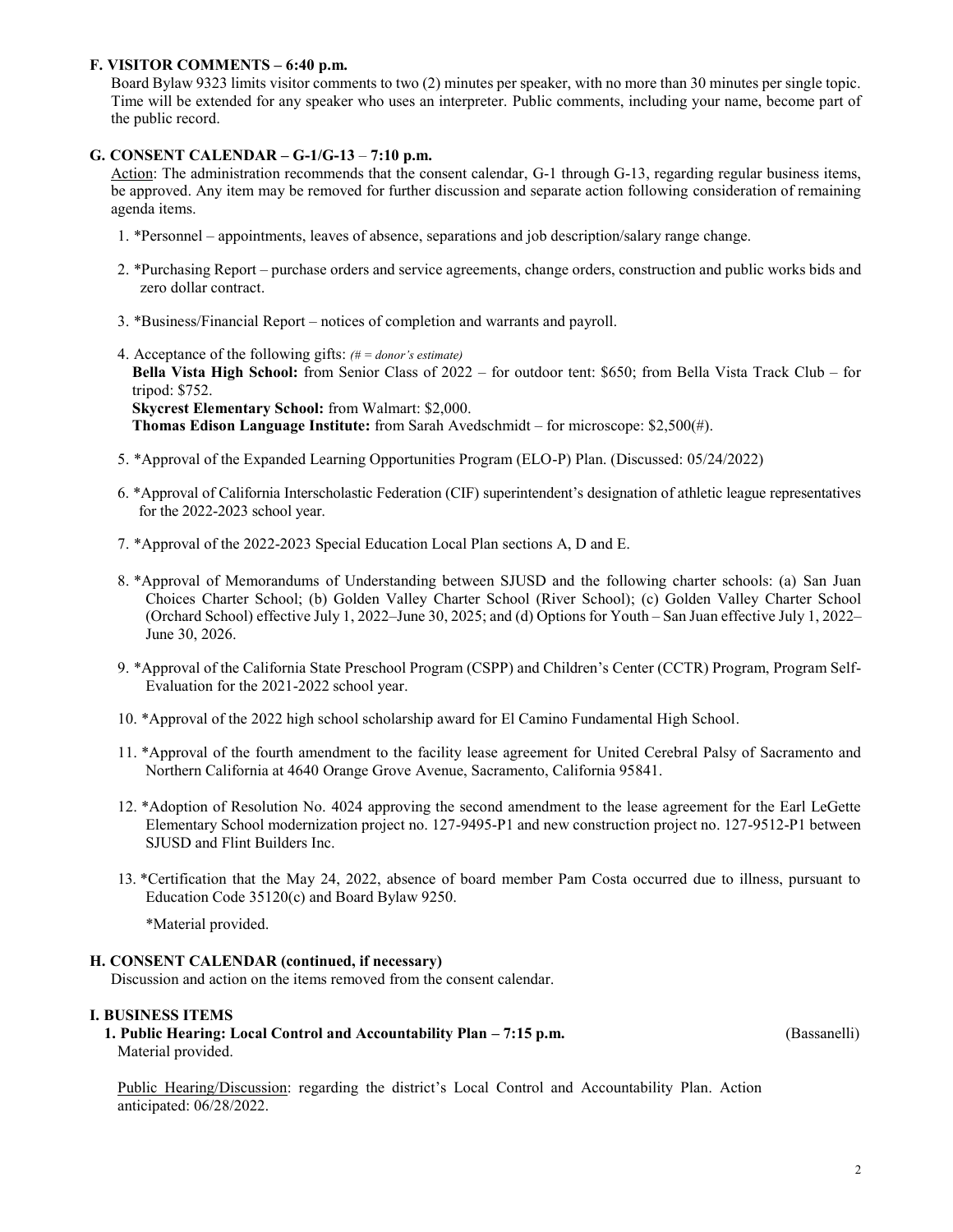| 2. Public Hearing: Choices Charter School Local Control and Accountability Plan – 7:45 p.m.<br>Material provided.                                                                                                                                                                                                                                                     | (Ginter)          |
|-----------------------------------------------------------------------------------------------------------------------------------------------------------------------------------------------------------------------------------------------------------------------------------------------------------------------------------------------------------------------|-------------------|
| Public Hearing/Discussion: regarding the Choices Charter School Local Control and Accountability<br>Plan. Action anticipated: 06/28/2022.                                                                                                                                                                                                                             |                   |
| 3. Universal Prekindergarten Update – 8:00 p.m.<br>Material provided.                                                                                                                                                                                                                                                                                                 | (Townsend-Snider) |
| Discussion: regarding new state funding and district planning for the Universal Prekindergarten Plan.                                                                                                                                                                                                                                                                 |                   |
| 4. Resolution No. 4023: Affirming Safe Learning Environments - 8:15 p.m.<br>Material provided.                                                                                                                                                                                                                                                                        | (Allen)           |
| Discussion/Action: The superintendent is recommending that the board adopt Resolution No. 4023<br>affirming San Juan Unified's commitment to prioritizing safe learning environments through the<br>allocation of fiscal resources, investment in staffing and collaboration with community.                                                                          |                   |
| 5. Public Hearing: Presentation of the 2022-2023 Budget – 8:25 p.m.<br>Material provided.                                                                                                                                                                                                                                                                             | (Stahlheber)      |
| Public Hearing/Discussion: regarding the 2022-2023 proposed budget, including staffing standards, the<br>use of Education Protection Account funds, and the substantiation of excess reserves (required by Senate<br>Bill 858). Action anticipated: 06/28/2022.                                                                                                       |                   |
| 6. Notice of Intent to Convey Permanent Easement at Transportation Yard – 8:40 p.m.<br>Material provided.                                                                                                                                                                                                                                                             | (Camarda)         |
| Action: The superintendent is recommending that the board adopt Resolution No. 4027, declaring the<br>intent to convey a permanent easement at the district's transportation yard to the Sacramento Municipal<br>Utility District (SMUD) and to call a public hearing to be held on June 28, 2022.                                                                    |                   |
| 7. CEQA Mitigated Negative Declaration and Environmental Findings and Project Approval for the<br>Mesa Verde High School New Construction Lease/Leaseback Project - 8:45 p.m.<br>Material provided.                                                                                                                                                                   | (Camarda)         |
| Action: The superintendent is recommending that the board adopt Resolution No. 4025 adopting the<br>California Environmental Quality Act (CEQA) Mitigated Negative Declaration (MND), including a<br>Mitigated Monitoring and Reporting Program (MMRP), consisting of approval of findings that the<br>project will not have a significant effect on the environment. |                   |
| 8. Lease Amendment No. 1 for the Mesa Verde High School New Construction Project – 8:50 p.m.<br>Material provided.                                                                                                                                                                                                                                                    | (Camarda)         |
| Action: The superintendent is recommending that the board adopt Resolution No. 4026, approving the<br>first amendment to the lease agreement for Mesa Verde High School new construction project between<br>San Juan Unified School District and Robert A. Bothman Construction.                                                                                      |                   |
| 9. Newly Proposed Board Policy 4113.5 Working Remotely - 8:55 p.m.<br>Material provided.                                                                                                                                                                                                                                                                              | (Oropallo)        |
| Discussion: regarding newly proposed Board Policy 4113.5 Working Remotely. Action anticipated:<br>06/28/2022.                                                                                                                                                                                                                                                         |                   |
| 10. District's Initial Bargaining Proposal with SJPEC - 9:00 p.m.<br>Material provided. (Discussed: 05/24/2022)                                                                                                                                                                                                                                                       | (Thigpen)         |
| Public Comment/Action: The superintendent is recommending that the board adopt the district's                                                                                                                                                                                                                                                                         |                   |

bargaining interests with the San Juan Professional Educators Coalition (SJPEC).